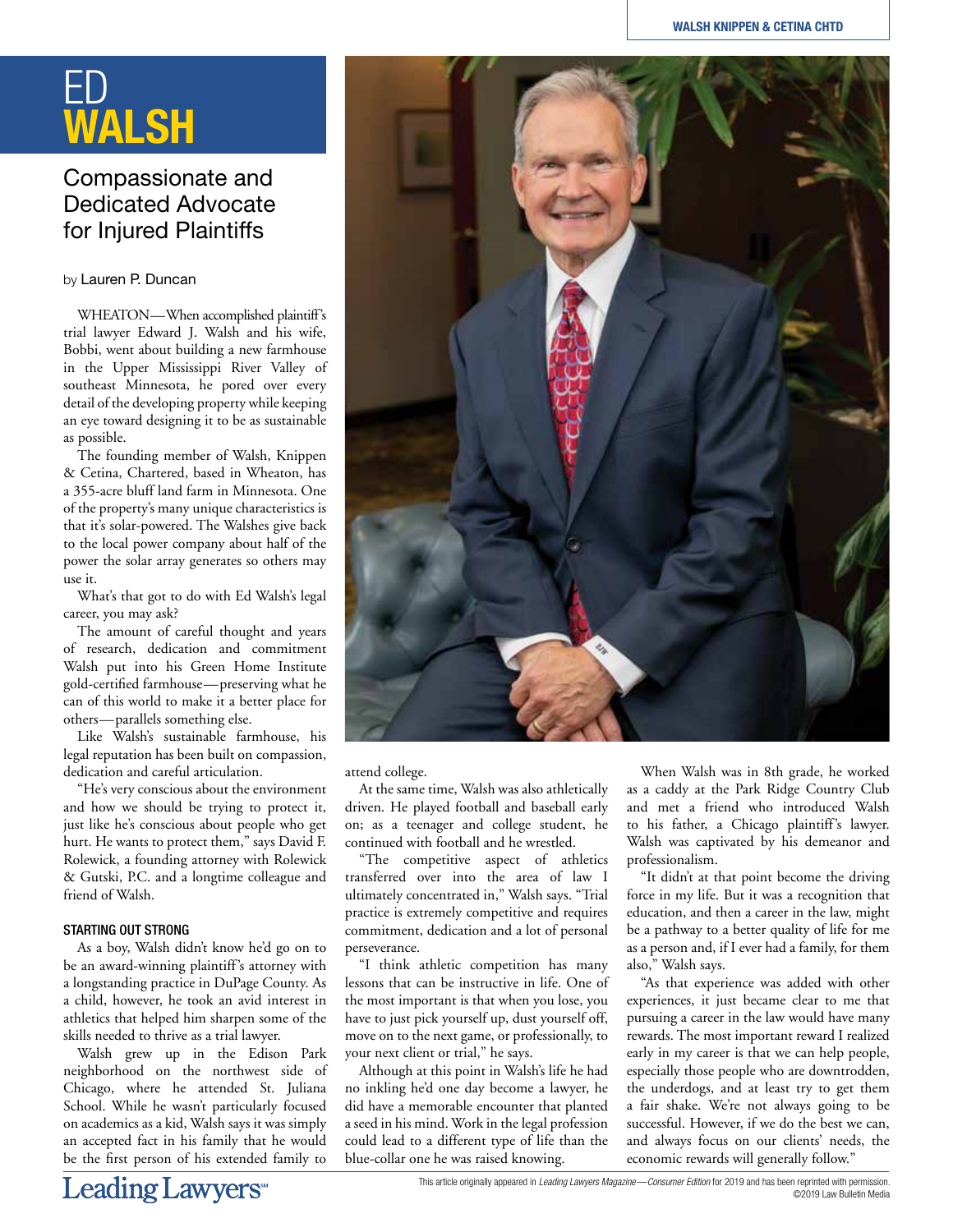When Walsh went off to college, he still wasn't certain he'd pursue a career in law. But he did begin to focus more on academics, a shift he attributes to a few "wonderful professors" who helped him rearrange priorities, become educated and develop critical thinking skills.

Walsh attended Coe College in Cedar Rapids, Iowa, where he studied liberal arts and majored in history. Later in college when Walsh was weighing whether to pursue a graduate program in history or law school, a history professor who mentored Walsh was quick to encourage him to go to law school.

Another mentor who came into Walsh's life before law school was his father-in-law, the late Robert E. Covert. Walsh met his daughter, Bobbi, at Coe College and they married while there.

Covert, who was an attorney and the vice president of Chicago Title & Trust Company's DuPage County office, was highly respected in the DuPage County and greater Chicago legal community. This connection proved to be a helpful one to a young, aspiring Walsh.

Walsh describes his late father-in-law as "a prince of a man," who generously introduced Walsh to the movers and shakers in DuPage County.

"Everybody loved him. Probably for the first 10 years of my practice, somewhere along in my explanation, if I met a new lawyer, I made sure they knew I was Bob Covert's son-in-law. Once that happened, all doors opened."

#### BURGEONING TRIAL LAWYER

Walsh went on to complete his legal education at Loyola University Chicago School of Law, during which time he also clerked at the Chicago firm of Carey, Filter, White & Boland.

After graduating Loyola in 1973, he clerked for Second District Appellate Court Justice William L. Guild for two years before joining a general practice firm in Naperville. Walsh became the go-to attorney for personal injury cases there.

In the 18 months Walsh was at the Naperville firm, he encountered numerous insurance defense lawyers. In 1976, renown trial lawyer Roger K. O'Reilly called Walsh up and offered him a position at his DuPage County law firm.

Walsh says it was an exciting time to be both in the legal profession and an associate at O'Reilly's firm in the late 70s. The dynamics of the firm and within the profession were "very collegial, extremely professional, cordial, almost non-combative," he says.

O'Reilly exuded those qualities, Walsh says. He was known for mentoring the younger associates in his firm even though it likely cost him money to have them shadow him in court or sit in on depositions.

Leading Lawyers<sup>\*</sup>

Walsh recalls O'Reilly coming into the office one day. It was Walsh's second week at the firm, but O'Reilly invited Walsh to come along with him to a products liability jury trial involving their young, severely injured client.

"It was just a fantastic experience. It was like throwing a can of gas on a small fire. I became absolutely committed to being a plaintiff's lawyer at that point in time," Walsh says.

#### BREAKING OUT ON HIS OWN

After working for O'Reilly's firm for two years, Walsh took the brave step of starting his own practice. He initially launched a firm with another lawyer. After several years, Walsh's plaintiff medical malpractice work grew, and the lawyers realized their practices conflicted. So, they mutually agreed to part ways.

A few years after he started his own firm, in 1986, Walsh received a referral of an extremely complex medical malpractice products liability case. After five years of work on the case, it became a record-setting Illinois verdict. His young client suffered brain damage and hemiplegia due to a defective ventilator and a negligent neonatologist.

Walsh worked the Cook County case up on his own, taking more than 75 depositions all over the United States. Many times, he questioned whether he was experienced enough to properly handle the case, which was being defended by three of the largest insurance defense firms in Chicago.

It turns out, he was. After six weeks of trial, with the assistance of his senior associate, Jim Knippen, the jury returned a verdict of more than \$10 million.

"It was an extremely personally and professionally challenging experience, but certainly a huge growth experience for me. It was a career enhancing and changing experience," he says.

Walsh, who owned an office building in Wheaton for 30 years, decided he didn't want to expand the firm because he wanted to stay in their historic building. Remaining there forced Walsh's firm to remain relatively small, and it essentially has forced the firm's attorneys to remain extremely selective in the cases they accept. This has enabled the attorneys to focus on handling quality cases rather than a high volume of work.

Of course, Walsh has gone on to win numerous other significant settlements and verdicts over his more than four decades in practice. In one case, Walsh helped his client secure a \$7 million medical malpractice verdict, which was also an Illinois record in the facial disfigurement category.

That was the only case in which the jury awarded Walsh twice what he asked for. He credits that result to his "wonderful client."

"She is as sweet and wonderful of a person as you'd even want to know, let alone represent. The jury, I just know, thought the world of her and thought she deserved full, fair compensation, which was more than I suggested they give her," he says.

No matter the dollar figures at stake in a case, Walsh points out that he's long held the position that he should always focus on his clients' well-being and best interests.

Walsh recalls the advice one of his mentors gave him early in his career, a saying Walsh carries with him even today.

"Don't ever think about the fee or the money first," Walsh says. "You think about providing the absolute best legal representation you can for your clients and keep their needs and best interests as your top priority. You always conduct yourself in a professional and highly ethical manner, and if those are your priorities, the economic benefits for your client and you will generally follow."

"You can't turn the calendar back and have clients be healthy again, but you get great pride, joy and satisfaction out of doing the very best you can to give them some hope, some dignity and some quality of life. And that's what allows you to keep going and keep



Walsh and wife Bobbi pose with their grandchildren.

This article originally appeared in *Leading Lawyers Magazine—Consumer Edition* for 2019 and has been reprinted with permission. ©2019 Law Bulletin Media